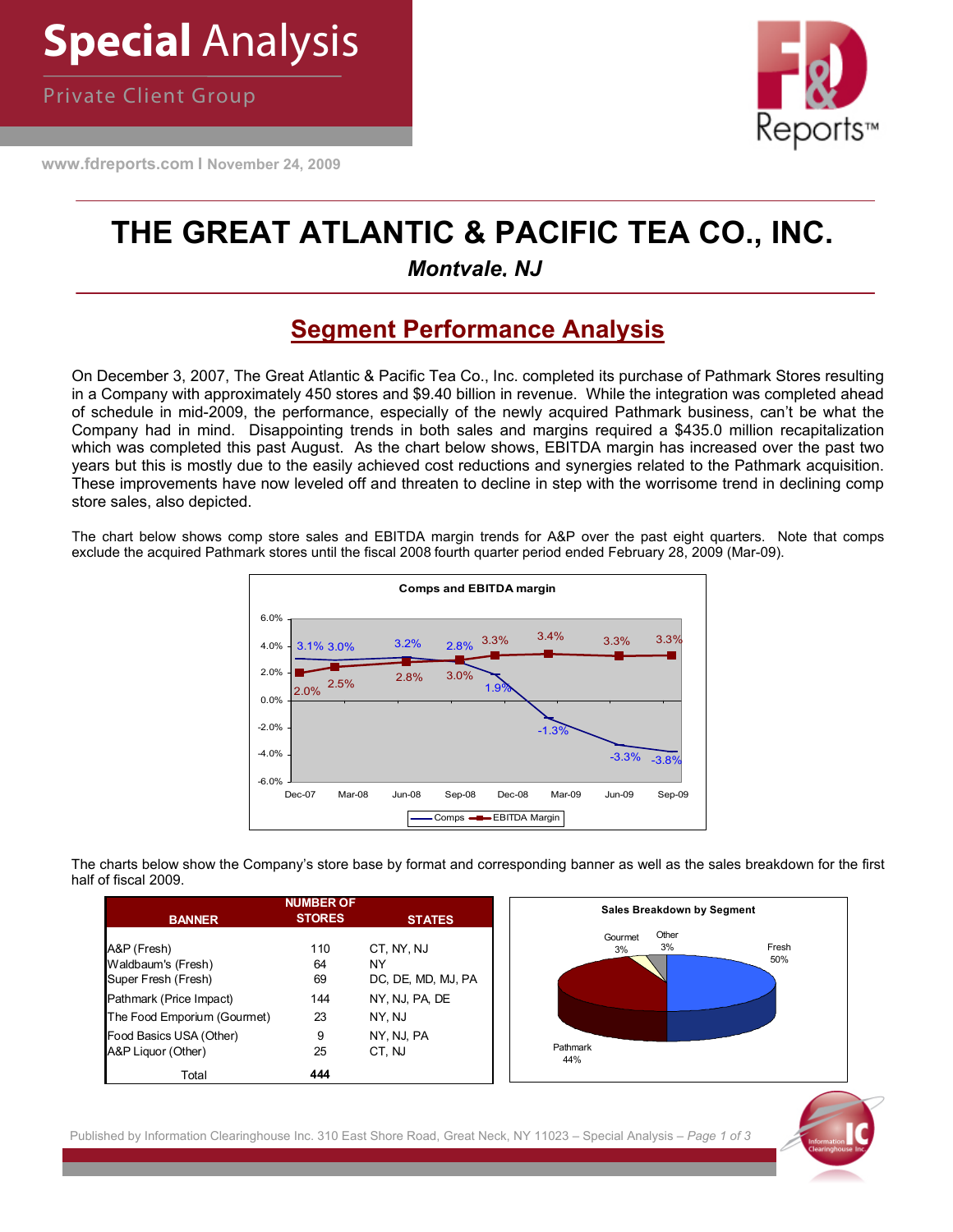A&P's overall sales declined 4.5% during the fiscal 2009 first quarter and deteriorated further to a 5.4% decline during the second quarter (4.9% for the year-to-date [YTD] period). While Pathmark was a prime culprit for the drop in sales, three of the four segments are actually showing a drop in the top line. The following analysis takes a closer look into the Company's performance, including our estimates on comp-store sales and EBITDA performance by segment.

| (Sin 000's)                      | For the 12 Weeks Ended                        |    |            |                       |    | For the 28 Weeks Ended |    |           |           |  |  |
|----------------------------------|-----------------------------------------------|----|------------|-----------------------|----|------------------------|----|-----------|-----------|--|--|
|                                  | September 12,<br>September 6,<br>2009<br>2008 |    | $%$ change | September 12,<br>2009 |    | September 6,<br>2008   |    | % change  |           |  |  |
| <b>Sales:</b>                    |                                               |    |            |                       |    |                        |    |           |           |  |  |
| Fresh                            | 1.042,713<br>\$.                              | \$ | 1.118.794  | $(6.8\%)$             | \$ | 2,429,453              | \$ | 2,580,627 | $(5.9\%)$ |  |  |
| Price Impact (Pathmark)          | 898.655                                       |    | 947.792    | $(5.2\%)$             |    | 2,137,878              |    | 2,249,981 | $(5.0\%)$ |  |  |
| Gourmet                          | 56.010                                        |    | 56.717     | $(1.2\%)$             |    | 141.391                |    | 141.745   | $(0.2\%)$ |  |  |
| Other (Food Basics/Best Cellars) | 67,683                                        |    | 59,333     | 14.1%                 |    | 146,582                |    | 132,948   | 10.3%     |  |  |
| <b>Total Sales</b>               | 2,065,061                                     |    | 2,182,636  | $(5.4\%)$             |    | 4,855,304              |    | 5,105,301 | $(4.9\%)$ |  |  |

While most of the blame has been placed on Pathmark, in fact, the Fresh segment has been experiencing an even tougher sales environment. 2Q09 Fresh sales were down 6.8% compared to the 5.2% decline at Pathmark. Some of this is a result of conversions of Fresh stores to the Price Impact banner. However, on a comparable store sales basis, Fresh has been the weakest unit again. While 1Q comps were very similar between the two units, 2Q saw a negative 3.4% at Pathmark versus a sliding 4.3% at the Fresh segment. Comps for Pathmark and A&P Fresh were 2.9% and 2.8%, respectively, during the second quarter of fiscal 2008.

| <b>Segment Comp Store Sales</b>  |                             |                             |  |  |  |  |  |  |
|----------------------------------|-----------------------------|-----------------------------|--|--|--|--|--|--|
|                                  | <b>2Q09</b>                 | <b>1Q09</b>                 |  |  |  |  |  |  |
|                                  | 12 Weeks Ended<br>6/20/2009 | 16 Weeks Ended<br>9/12/2009 |  |  |  |  |  |  |
| Fresh                            | $-4.3%$                     | $-3.7\%$                    |  |  |  |  |  |  |
| Price Impact (Pathmark)          | $-3.4\%$                    | $-3.8%$                     |  |  |  |  |  |  |
| Gourmet                          | $-1.2%$                     | $0.4\%$                     |  |  |  |  |  |  |
| Other (Food Basics/Best Cellars) | $0.1\%$                     | 7.6%                        |  |  |  |  |  |  |
| <b>Total Corporate Comps</b>     | $-3.8\%$                    | $-3.3%$                     |  |  |  |  |  |  |

Note: Segment comp store sales calculations are F&D estimates based on segment information provided by the Company.

While sales provide insight into the short-term direction and outlook of a Company's performance, in the end profitability is the ultimate goal. Evaluating EBITDA by segment provides somewhat of a different look into unit performance. Here the Fresh segment has shown sharp improvements for the latest two quarters resulting in an approximate 10% gain for the YTD period. EBITDA margin for the Fresh segment is also 4.2% for the YTD period, still well below the industry average of 5.5%-6.0% but strong enough to work with. In contrast, Pathmark's EBITDA has slid about 60% for two straight quarters and comes in at just 1.0% for the first half of the year. Pathmark's margins are actually the much more alarming indicator than the negative comp-store sales performance. The Company has stated repeatedly that Pathmark's pricing is too high and is exercising both enhanced promotional pricing as well as further reductions in everyday low prices to improve its competitive position as a value retailer. This has resulted in an initial easing of comp-store sales declines at the chain but has also resulted in the severe drop in margins.

Published by Information Clearinghouse Inc. 310 East Shore Road, Great Neck, NY 11023 – Special Analysis – *Page 2 of 3*